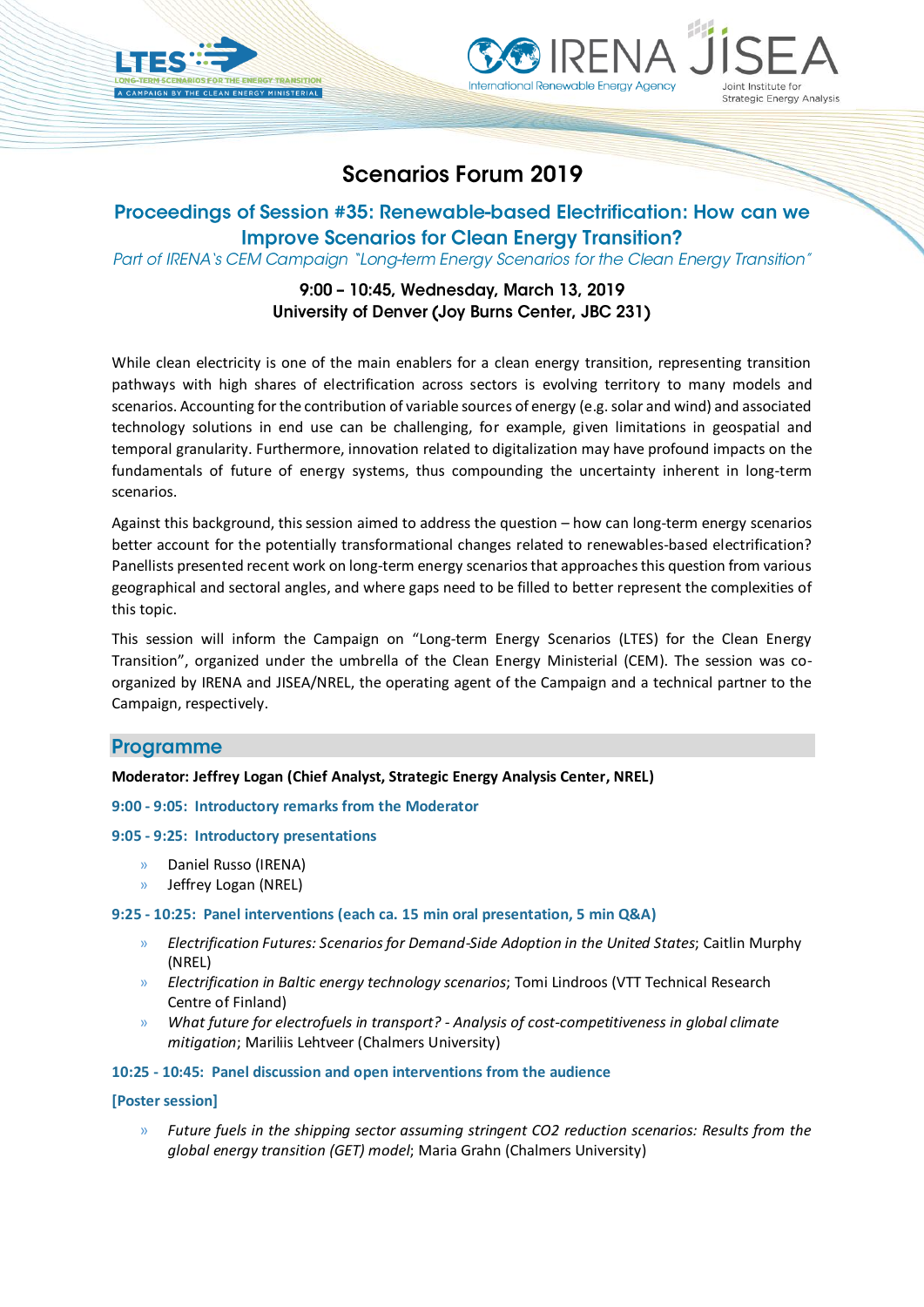





# **Summary of the discussion**

# 1. Introductory presentations

Two introductory presentations were made to provide background on the topic and frame the session:

**Daniel Russo (IRENA)** began with [a presentation](https://www.dropbox.com/s/sofjvq8njx8a3qi/Denver%20Scenarios%20Forum%202019%20-%20IRENA%20LTES.pptx?dl=0) that outlined emerging issues in energy scenario development, and a new CEM Campaign on Long-term Scenarios for the Clean Energy Transition led by IRENA to address those issues. He introduced the specific focus of the session, on three questions related to electrification in long-term scenarios:

- » What aspects of deep electrification based on renewables are missing in current longterm scenarios of clean energy transitions to 2030-2050?
- » Where do presenters see the largest uncertainties in the evolution of electrification with renewables?
- » How can the complexities and uncertainties of deep electrification based on renewables be better reflected in LTES?

**Jeffrey Logan (NREL)** then followed with [a](https://www.dropbox.com/s/45h6q8xmr6oqagr/2019-3-13%20DU%20Scenarios%20Workshop%20Intro.pptx?dl=0)  [presentation](https://www.dropbox.com/s/45h6q8xmr6oqagr/2019-3-13%20DU%20Scenarios%20Workshop%20Intro.pptx?dl=0) which provided background on NREL's work and another important CEM Campaign  $-$  the 21st Century Power Partnership – which addresses issues across the spectrum of power system transformation. He introduced the



session's panellists and the ongoing NREL Electrification Futures Study, which simulates electricity demand in a highly electrified future for the United States – the focus of the first panel intervention – and how it could be supplied.

## 2. Panel interventions

**Caitlin Murphy (NREL)** began by highlighting the complexity of electrification as a topic – as it spans multiple sectors and jurisdictions, meaning the power sector may have to respond to signals in other parts of the economy in a more accelerated fashion than in the past. In this context, the aspects of electrification leading up to the interaction with renewable energy supply  $-$  i.e. the demand-side impacts of deep electrification. The main theme of the presentation is the need to apply high-



resolution modelling across a broad scope to understand the effects of electrification in a meaningful way, in several dimensions – technological, spatial, and temporal.

The Electrification Futures Study is a multi-year, multi-report project to work on this issue, with the first publications addressing how electric technologies may evolve over time (based on an extensive scenario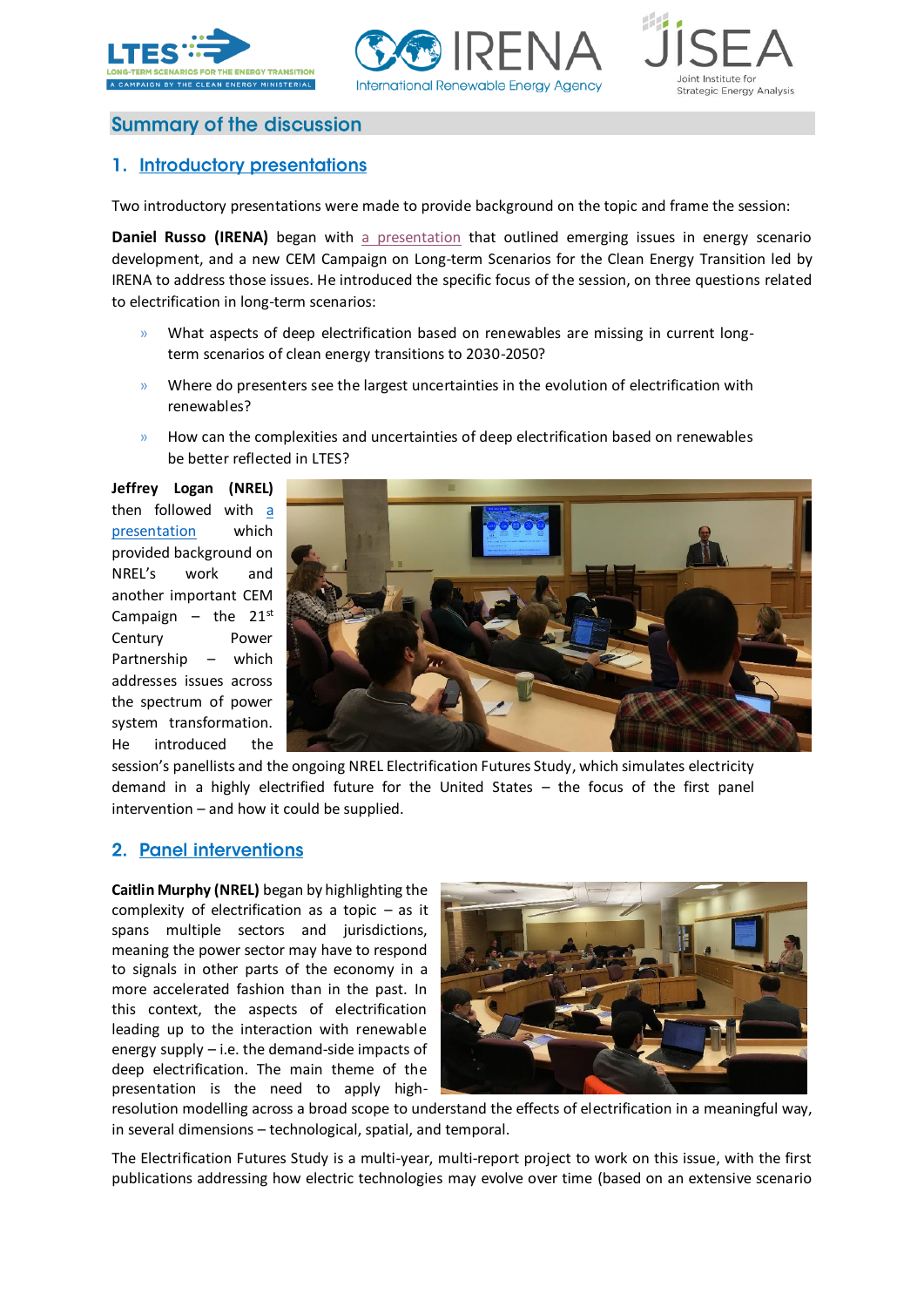





analysis of cost and performance in buildings, transportation, and industry), how they could feed into demand-side adoption scenarios, and how that could affect load profiles (based on a high-resolution "dsgrid" model of hourly profiles by end-use equipment types). Ongoing and future work is now looking at supply side and broader power sector impacts of widespread electrification.

In terms of technologies, granularity in both cost and performance is key - e.g. the efficiency of end-use equipment will have a large impact on the extent to which and way in which it could help with renewables integration. The temporal resolution of the load profile modelling in the EFS study can also give a sense of how an aggregated demand profile of a given electric equipment stock may align with renewable resources in a particular area, or how substitution or shifting could affect that alignment.

Results from the EFS electric technology adoption work find that in a scenario of transformational electrification (based on strong policy support), 61% of space heating, 52% of water heating, and 94% of cooking services could be electrified by 2050 in the buildings sector. It was reiterated that the hightechnological granularity across sectors is key to provide insights for renewable integration planning, given various demand profiles and flexibility characteristics of different equipment compositions. Similar themes are present in transportation sector results, which show different penetrations in specific categories (e.g. transit buses vs. light-duty vehicles) despite 76% electrification of miles travelled in a high scenario. A broad insight from the results is the need to not only focus on annual demand growth for planning, but also peak demand growth; the study shows peaks can change significantly—in terms of magnitude and timing during the year, both of which are region-specific—and this requires adequate modelling resolution to understand.

### **Clarifying questions:**

**[Audience - PIK]**: US electrification currently at 20% and study explores potential doubling of that share – is infrastructure (e.g. transmission and particularly distribution lines) sufficient to cope with this or does it pose a planning issue?

**A**: Current study does cover transmission, including both long-distance transmission capacity (to send electricity to demand centers that are far away from generation sources) and spur-line capacity (to connect new renewable plants, for example, to the existing network). Distribution system impacts are also being studied now, to determine extent of necessary upgrades or mitigation using distributed energy resources.

**[Audience - Boston University]**: What is the role of efficiency? Seems to be substantial opportunity for managing amount and timing of consumption.

**A**: Currently being studied in capacity expansion modelling – see that varying efficiency of technologies doesn't involve so much of a shift in technology demand (only in aggregate), but rather a significant impact on how much the bulk power system needs to be expanded to accommodate the same level of electrification.

**Jeffrey Logan (NREL)**: Regarding transport, see very little shift in diesel for heavy-duty trucks – is there a reason they wouldn't be fuelled by hydrogen or biofuels?

**A**: This is due to the scope of the study, which so far focused only on plug-in EVs and hybrids.

**Tomi Lindroos (VTT)** introduced the Baltic Energy Technology Scenarios work, which provides further insights into electrification by also exploring the decarbonisation of supply options for electricity, district heating, and other energy sectors in the three Baltic countries. Modelling was performed by soft-linking two energy system models to better cover overarching EU-wide energy and climate targets and still provide detailed modelling of power and heat sector. TIMES-VTT was used to model electricity and heat demands, and Balmorel was

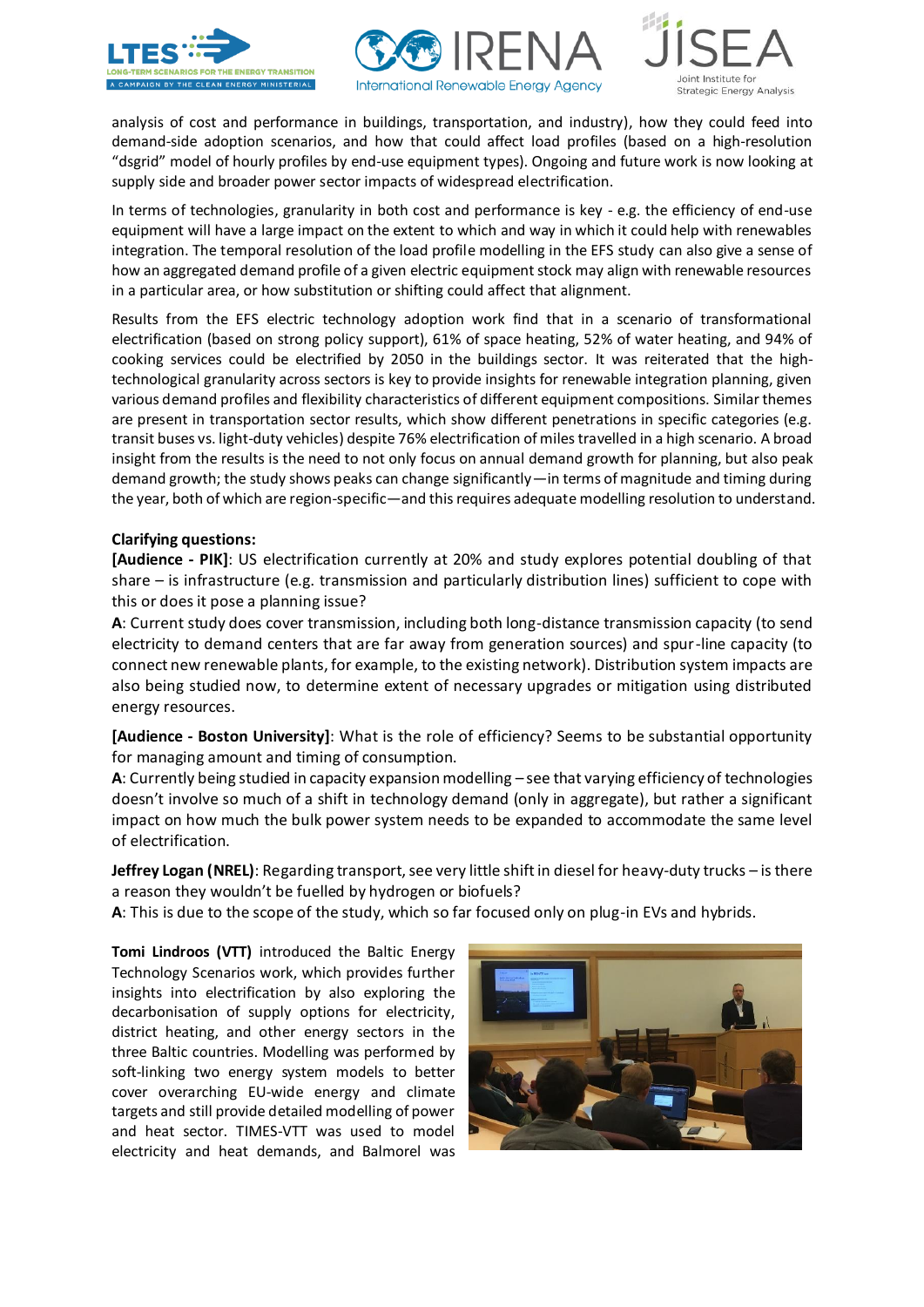





used to model detailed supply for power and district heating, including the integration of variable renewable generation.

One of the key findings, which is common in other similar studies, is that power and heat lead emissions reductions by providing clean electricity and heat to other sectors – e.g. in the Baltic results, emissions from electricity and district heating reduce by ca. 90% by 2050. From a decarbonisation perspective, only after those sources are decarbonised does it make sense to increase electrification of transport, as such electrification would otherwise fail to reduce transport sector emissions (this is particularly the case in Estonia which uses significant oil shale to produce electricity). It was also found that a lack of decarbonisation/electrification options in industry could result in medium-term emissions growth if industrial activity is assumed to increase.

Large-scale electrification was also found to be the cheapest way to achieve both emissions reduction and renewable energy targets in the study, particularly due to wind and solar PV cost declines. In terms of district heating, large heat pumps emerge as the cheapest source when supplied by low-cost wind power in the region. In a relative sense, the largest increase in electrification comes in the transport sector (roughly none to ca. 30% by 2050), given that other sectors with higher current shares of electrification increase at a slower pace. It was noted that this echoes results shown in the previous intervention, despite different models and geographies.

Looking at weekly supply dispatch from the modelling, a result that stands out is the high dependence of least-cost results on what other EU countries decide to do, given lower cost – and thus lower import prices – of other countries renewable resources. This speaks to the importance of clarifying relevant geospatial boundaries for electrification scenarios and planning. Political decisions related to the share of crossborder interconnection will be important determinants. Another interesting result was to see the district heating network used as small-scale storage on a diurnal basis, through use of low-cost solar to generate district heating cheaply with large-scale heat pumps in the afternoon to be used later on. Speaking to the importance of time resolution and understanding peak demand, however, it was found that some lessutilised thermal capacity still needed to remain online to meet winter heating needs.

A key final point regarding the sensitivity of electrification results to assumptions around legislation or taxation – e.g. a 30 EUR/MWh grid tariff effectively blocked entry of large heat pumps when added to the model.

### **Clarifying questions:**

**[Audience - Chalmers University]**: Potential of options to decarbonise cement and steel industries through electrification? Example of Swedish initiative to do so was given.

**A**: This example is the only one known that could be in place at least in the next five years or so – in strong decarbonisation scenarios the modelling defaults to CCS for these end-uses and industrial processes.

**[Audience - PIK]**: For the transport sector, is the model simply a cost comparison or does it somehow take into account spatial elements such as distribution of cities, population density, or infrastructure, and whether those help or hinder electrification?

**A**: Given the lower spatial granularity of the TIMES model, transport demand is an exogenous assumption, which is taken from the dedicated transport models used by the countries.

**[Audience - Central European University]**: Were any specific support policies assumed for EVs? **A**: Only cost competitive deployment in the results, based on assumptions and an additional 10 EUR/MWh penalty to reflect infrastructure costs.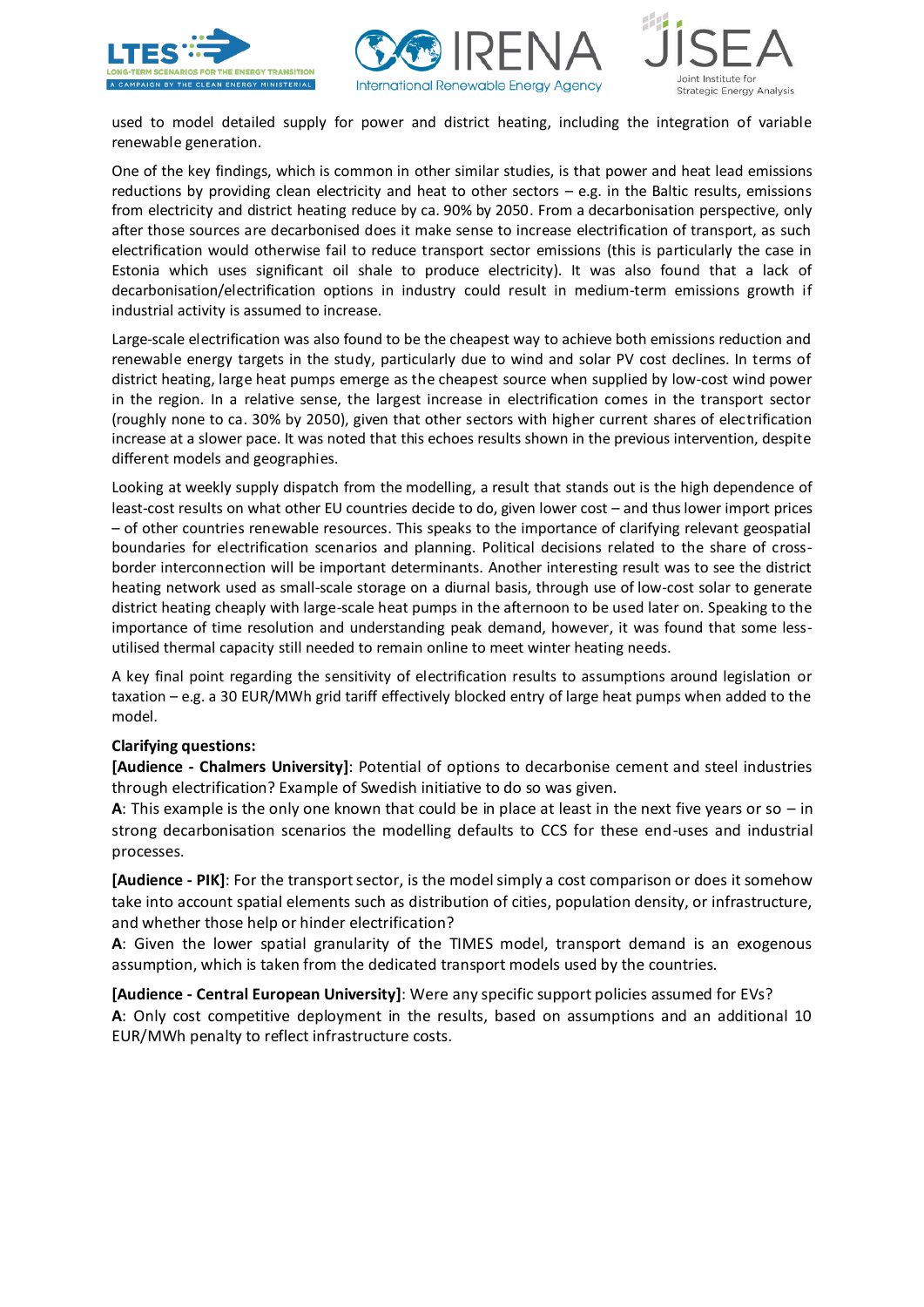





**Mariliis Lehtveer (Chalmers University)** introduced her presentation on the topic of electrofuels – carbon-based fuels made from carbon dioxide and hydrogen with electricity as the primary energy source (e.g. methane, methanol, gasoline, etc.) – but from a broader perspective of global decarbonisation. These fuels are increasingly present in regional and country-level studies, with motivations ranging from absorbing excess variable renewable power generation to increasing running hours of dispatchable generation. For the transport sector, electrofuels may represent a potential alternative to bioenergy, which could have more



beneficial applications elsewhere. Electrofuels may also have the advantage of using existing infrastructure and equipment stock, particularly in energy-dense transport applications.

Under stringent global climate change mitigation scenarios, however, the role of electrofuels and factors driving their penetration has however not been studied thus far. Using a cost-minimising systems engineering model of the global energy system (GET) out to 2100, a wide range of scenarios were developed to explore this issue, varying cost of electricity from variable sources, and the availability of biomass, carbon storage, and hydrogen in transport. Initial results show that electrofuels only emerge in the transport sector in the absence of carbon storage, as the value of permanently removing carbon from the atmosphere is higher than reusing and re-emitting it under stringent climate targets. This result was robust to a Monte Carlo analysis, which was performed with 500 model runs with and without storage also varying extra parameters such as cost of electrolysers, synthesis reactor and direct air capture. Without carbon storage, however, the cost of renewable electricity and level of synthesis efficiency begin to play a role in penetration of electrofuels. Without considering climate targets, the current costs of electrofuels make them unlikely to be adopted at a large scale on a competitive basis. A general insight from these findings is thus the importance of also considering the global context of regional or sectoral studies, particularly how that context could change the most cost-effective application of electrification technologies.

### **Clarifying questions:**

**Caitlin Murphy (NREL)**: Tested sensitivity of result to cost of storing carbon geologically? E.g. middle cost scenarios?

**A**: Yes, there are also scenarios which vary the cost of storage, but do not significantly affect the results.

**Jeffrey Logan (NREL)**: Assuming low-temperature electrolysis in the study? Surprising to see little variation even if electrolyser process less expensive.

**A**: Yes re. electrolysis method, with varied efficiency. Our sensitivity analysis covers the whole cost range.

**Tomi Lindroos (VTT)**: Speaks to one of the biggest assumptions in IAMs, whether CCS is available or not. **A**: Agreed, and important to note that without carbon storage (i.e. less than 500 GT of storage available), results do show electrofuels emerging in all model runs.

### **[brief discussion re. future studies in shipping and aviation]**

### 3. Panel discussion and open interventions

**Jeffrey Logan (NREL):** What do the results of these studies tell us about the need for R&D on key electrification technologies – what might be the most important breakthroughs to make these results realistic?

**Caitlin Murphy (NREL)**: Sees transportation as a key area given the large opportunity and relatively fast transition seen possible in modelling. There is especially room to take recent breakthroughs in light-duty vehicles and expanding them to other transport sectors.